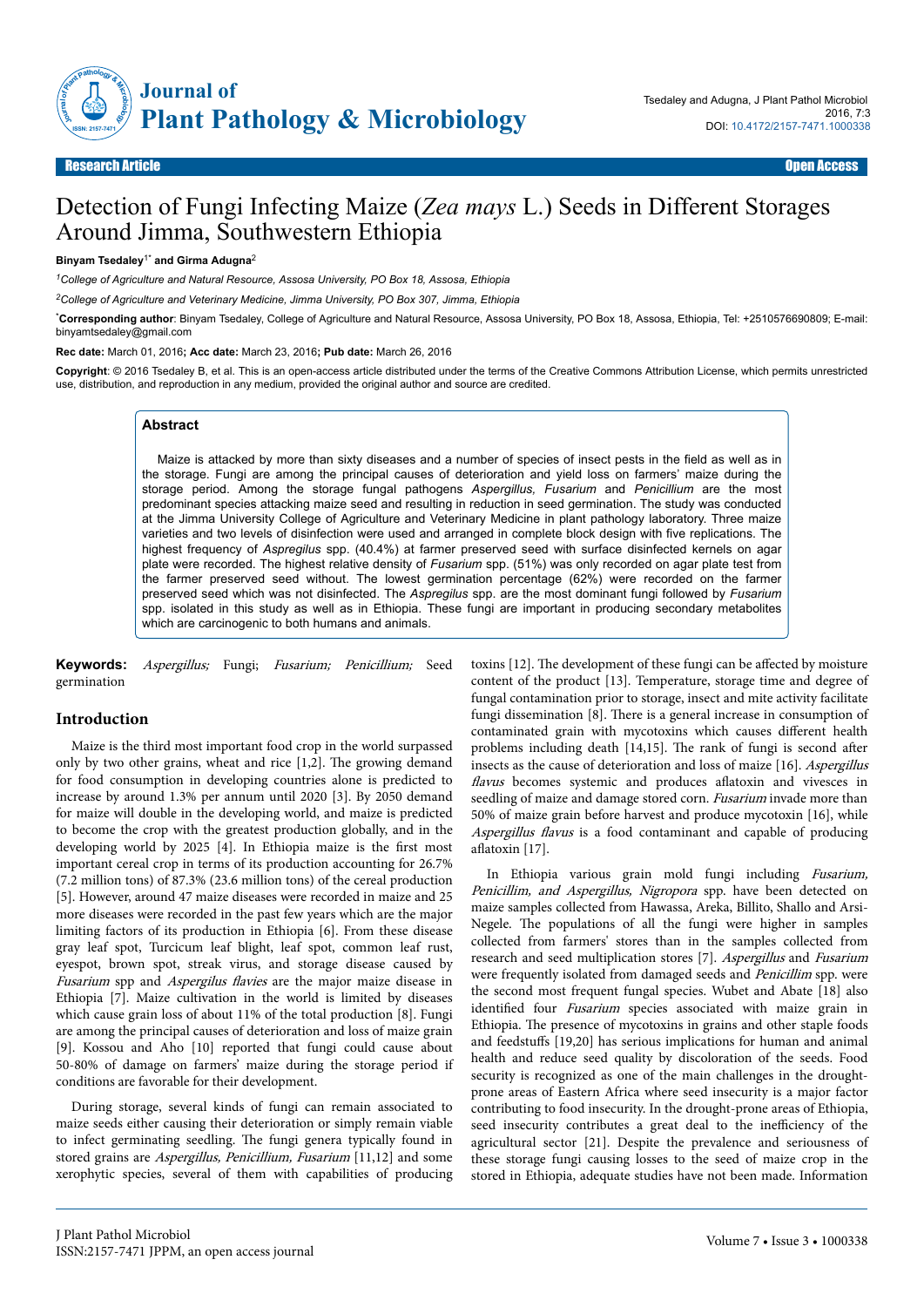on detection of these fungi is limitedly available. Hence much remains to be done on the detection of storage maize seed fungal pathogens are required. Нe present study was initiated with the objective detection of fungi infecting maize seeds in different storages around Jimma, Southwestern Ethiopia.

# **Material and Methods**

# **Study area**

The study was conducted at Jimma University College of Agriculture and Veterinary Medicine in the plant pathology laboratory in 2014. Нe experimental site is located at 350 kilometers from Addis Ababa, at 36°50′ East longitude, 7°40′ North latitude and at an altitude of 1,740 meters above sea level. It is situated in the mid-altitude tropical belt of south-western Ethiopia.

## **Experimental materials, treatments and design**

This experiment was designed to isolate fungal pathogens associated on stored maize grain of different varieties with surface disinfecting and without disinfecting. Нe sample seeds of the varieties were collected one variety (Melko), from Jimma Agricultural Research Center, one Chemically treated with seed dressants (fungicide plus insecticide), with moisture content of 12.5%, germination (97%) and purity of 98% variety (BH660) from Jimma Zone Jimma Farmers Cooperative Union and one variety from farmer preserved seed at near Jimma town. Нe Melko and BH660 seeds were stored with bag, whereas the farmer preserved seed which is unshelled and was hanging over chimney (Figure 1). Нe treatments of this experiment were six in five replications with completely randomized design (CRD) arrangements.



Figure 1: Three maize seed samples collected from different storages at Jimma, Southwestern Ethiopia.

#### The treatments were

- MW1= the variety Melko with surface disinfecting
- MW2= the variety Melko without surface disinfecting
- BH660W1= the variety BH660 with surface disinfecting
- BH660W2= the variety BH660 without surface disinfecting
- FPSW1= the farmer preserved seed with surface disinfecting
- FPSW2= the farmer preserved seed without surface disinfecting

#### **Maize sampling method**

A total of 3 samples (~0.5 kg of Melko and BH660, and one cob of farmer preserved seed) of maize seeds harvested in 2013 were collected at 3 locations in the Jimma zone around Jimma town, in the maize grain storages of (Jimma Agricultural Research Center, Jimma Zone Jimma Farmers Cooperative Union and Farmer preserved seed at near Jimma town). All five months stored samples were taken from dried maize seed storages.

#### **Incubation tests**

The seeds were incubated for a certain period in the agar plate and blotter test under specific environmental conditions in order to allow pathogens on the seed to grow. Different fungi were identified by features such as the form, length and arrangement of conidiophores, size, septation and chain formation of conidia [22].

# **Blotter method**

In this method, similar washing and surface disinfecting producers of agar plate were followed. For this method, a total of 250 maize kernels in 5 replication and each replication contained 50 kernels were used. Per subsample, 10 kernels were aseptically placed in each blotter plate which are moistened with sterile distilled water. Нen each blotter plats were incubated under ultraviolet light in alternating cycles of 12 h light/darkness for 7 days at 25°C. Finally each petri dishes (blotter plate) were examined under stero-binocular microscope for fungi isolation based on identification key and each fungal colonies were recorded. In addition to fungal isolation, germination percentage of each blotter were recorded after three and seven days of incubation.

## **Agar plate method**

For this method, seeds three maize variety kernels with and without surface disinfecting were used and 10 grains of each treatment were aseptically placed on potato dextrose agar (PDA) plate according to McGee [23] procedures. Firstly, from each sample 250 maize kernels; in 5 replications of 50 seeds were selected. To remove the chemical (seed dressants) from the chemically treated seed of BH660, kernels were thoroughly washed in running water. For the surface disinfecting treatments, maize kernel sample was surface disinfected by 1% Sodium-hypochlorite for one minute and rinsed three times in sterile distilled water for 30 seconds each. From both surface disinfected and non-disinfected samples, 10 kernels per petri plate (9 cm diameter plates) containing PDA (potato dextrose agar) were aseptically placed. The plates were incubated at 26°C for 7 days and the growth stage of colonies were determined periodically. Finally after 7 days of incubation, the total number of fungal colonies, frequency of isolation of fungi (%), relative density of isolated fungi (%) and incidence of fungi (%) were recorded and calculated.

#### **Incidence of fungi**

Incidence of fungal infection on each sample were calculated by using the following formula:

 $In (\% ) = (Number of infected seeds) / (Total number of seeds)$  $\times$ 100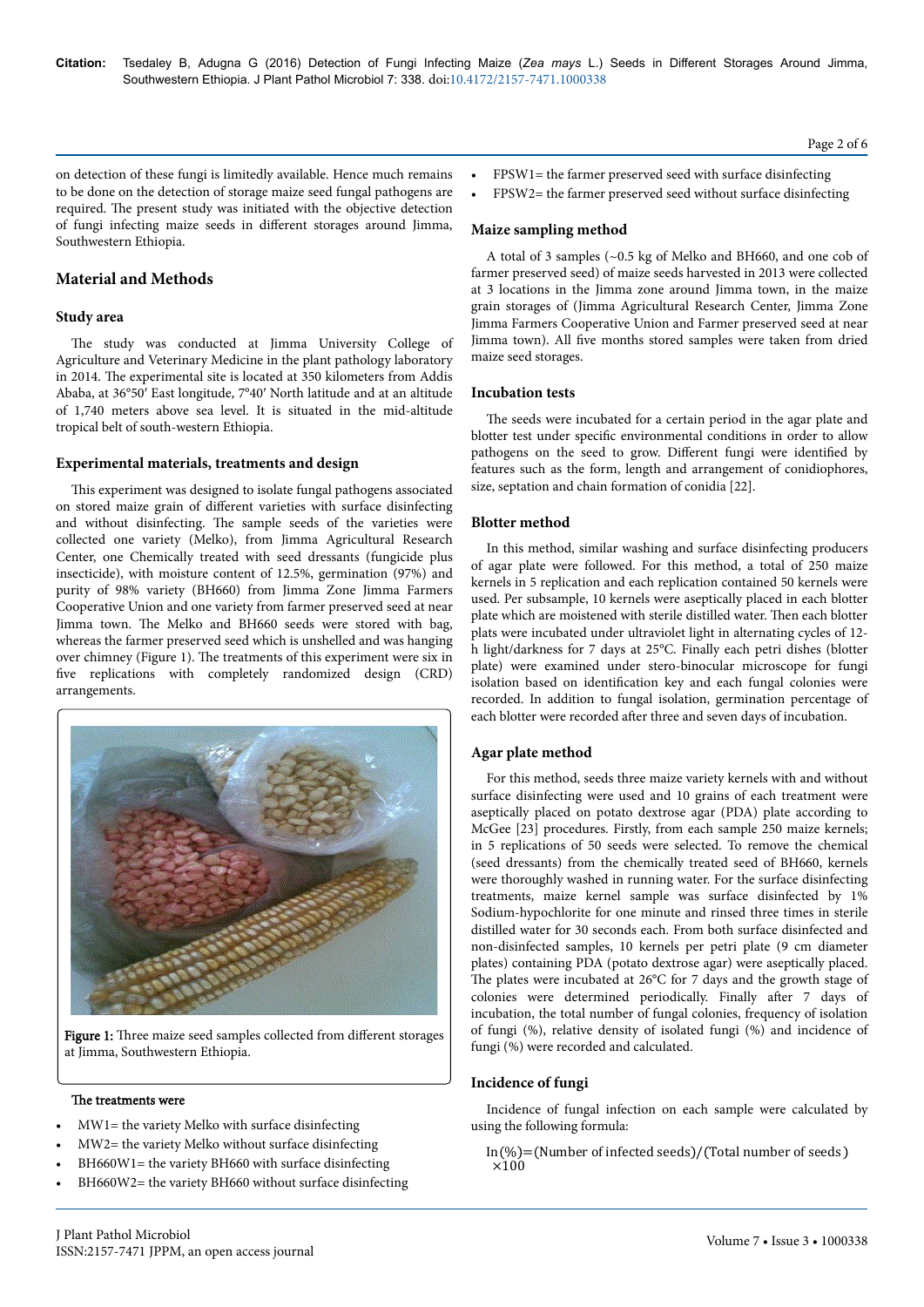where: In = Incidence of fungi

## **Isolation frequency (IF)**

For each fungus, the proportion of samples that yielded its isolates were determined and expressed as percent by using the following formula [24]:

 $IF(\%)=(Number of samples of occurrence of fungi species)$ (Total number of samples) $\times 100$ 

where: IF = Isolation frequency

#### **Relative density of fungi**

For each fungus, the relative density of isolated fungal species was calculated by using the following formula[24]:

 $Rd(\%) = (Number of isolated fungi species)$  $(Total number of fungi) \times 100$ 

where: RD= Relative density

#### **Seed germination (%)**

The percentage of kernels that germinated was determined separately for samples from surface disinfected and non-disinfected maize grains on blotter method. Нe relative reduction for germination also recorded by comparing the relative amount of germination capacity reduced for the varieties. Нe seed germination was calculated by using the following formula:

 $G(\%) = (Number of seeds germinated)$ (Total number of seeds plated) $\times$ 100

where: G= Seed germination

#### **Statistical analyses**

The germination percentage after 3 and 7 days of incubation and total number of fungal colonies per plate where analyzed by using SAS software version 9.2 software (SAS, 2009) [25] software. Analysis of variance (ANOVA) was performed using general linear model (GLM) procedure.

# **Result**

## **Total colony forming units/plate**

In this experimental work, higher significant ( $p$ <0.001) difference of total fungal colonies among and within different treatment combinations of the three maize varieties and two surface disinfectant on both agar plate and blotter method was recorded. On agar plate, the highest fungal colony (26-28) followed by (23) fungal colonies was recorded at FPSW2 and FPSW1 respectively. On the other hand, the lowest fungal colony (10) was recorded at BH660W2 which is statistically non-significant with BH660W1 (Table 1). These differences could be due to differences in the storage condition and that of chemical treatment of the seeds. On blotter test the highest fungal colony (6) per plate on MW2 and the lowest fungal colony (1) per plate on MW1 was recorded (Table 1).

In general, on both agar plate and blotter methods significant difference among varieties and with and without surface disinfectant was recorded except on the variety BH660. Very high differences in total fungal colonies were observed between agar plate and blotter

methods. This difference could be due to connivance of PDA for easily germination and development of the pathogens on the maize seeds. In this study the high fungal colony development were showed a great redaction on viability of maize seeds (Table 2). This indicates that how much storage fungal pathogens are very important in reducing the viability as well as germination capacity of maize seeds. Which clearly showed that appropriate storage type is critical in increasing both germination percentage of maize seeds and increasing productivity of maize crop.

| <b>Treatments</b> | <b>Total Fungal Colonies per Plate</b> |                     |
|-------------------|----------------------------------------|---------------------|
|                   | Agar plate                             | <b>Blotter Test</b> |
| MW <sub>1</sub>   | 15.0 <sup>d</sup>                      | 1.4 <sup>d</sup>    |
| MW <sub>2</sub>   | 17.0 <sup>c</sup>                      | 6.2 <sup>a</sup>    |
| BH660W1           | 11.2 <sup>e</sup>                      | 3.8 <sub>pc</sub>   |
| <b>BH660W2</b>    | 9.6 <sup>f</sup>                       | 3.8 <sup>b</sup>    |
| FPSW1             | 23.4 <sup>b</sup>                      | 2.6 <sup>c</sup>    |
| FPSW <sub>2</sub> | 27.6 <sup>a</sup>                      | 3.6 <sup>b</sup>    |
| Mean              | 17.3                                   | 3.45                |
| LSD (0.05)        | 1.27                                   | 0.67                |
| CV(%)             | 2.3                                    | 5.3                 |

Table 1: The total fungal colonies per plate of three maize variety kernels with and without surface disinfecting at agar plate test and blotter test methods. MW1=Melko with surface disinfecting; MW2=Melko without surface disinfecting; BH660W1=BH660 variety with surface disinfecting; BH660W2=BH660 variety without surface disinfecting; FPSW1=Farmer preserved seed with surface disinfecting; FPSW2=Farmer preserved seed without surface disinfecting; LSD=Least Significant Difference; CV=Coefficient of Variation; Values following by the same letter within the column or row are not significantly different at 0.05 probability level.



Figure 2: Incidence of fungi on combination of three maize seeds varieties with and without surface disinfection of stored kernels on blotter test.

#### **Fungi incidence associated with maize grain**

A total of 110 fungi isolates were recovered from three maize variety samples in six treatment combinations which is collected in three maize storage conditions, were harvested during 2013 cropping season.

#### Page 3 of 6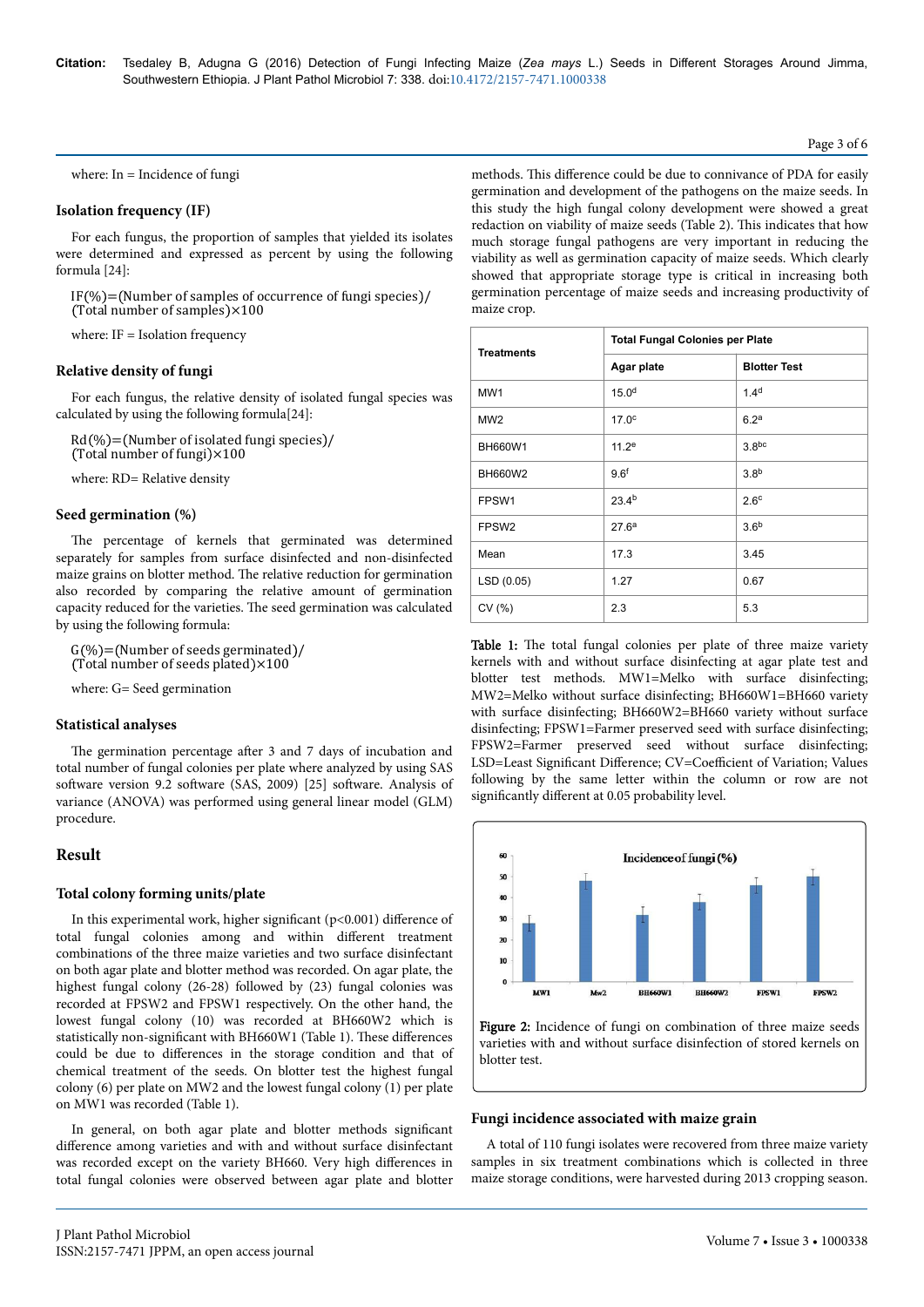In this study, 100% incidences of fungal infection were recorded at all treatments under agar plat. Whereas under blotter test the highest incidences of 50% were recorded at FPSW2 (farmer preserved seed without surface disinfecting) followed by 48% and 46% at MW2 (Melko without surface disinfecting) and FPSW1 (farmer preserved seed with surface disinfecting) respectively (Figure 2).

# **Frequency of isolation of fungi**

In this experiment the highest frequency of Aspregilus spp. (40.4%) at farmer preserved seed with surfaclly disinfected kernels followed by (32%) on Melko verity which is non-surface disinfected kernels was recorded on agar plate test (Figure 3). Нe highest frequency of Fusarium spp. (28%) and Penicilium Spp. (18%) were recorded both at FPSW2 at agar plate test (Figure 3). In general the highest fungal frequency of the three major storage pathogens of maize was recorded at agar plate method which was placed with farmer preserved seed without surface disinfecting. In blotter test method in all treatments the highest frequency was Aspregilus spp. followed by Fusarium spp. and Penicilium spp. (Figure 4). In this experiment at blotter higher difference of fungal frequency especially on Aspregilus spp. was recorded among kernels which were surfaclly disinfected and that of non-disinfected once (Figure 4). In both agar plate and blotter test methods, a clear difference of fungal frequency of the fungi genera among varieties and their combination with surface disinfection and without disinfection was recorded.



Figure 3: The frequency of fungal pathogens associated with stored maize seeds of three varieties and combined with and without surface disinfecting at Agar plate test.



Figure 4: The frequency of fungal panthogens associated with stored maize seeds of three varieties and combined with and without surface disinfecting at Blotter test methods.

# **Relative density of fungi**

In this experiment the highest relative density of Aspergillus spp. was recorded on both agar plate and blotter test in all treatment combinations except at FPSW2 on agar plate method (Figures 5 and 6). On the other hand, the highest relative density of Fusarium spp. was recorded only at agar plate on the variety farmer preserved seed which is surfaclly non-disinfected. At agar plate test the highest density (99%) of Aspergillus spp. on MW1 followed by (96%) on BH660W1 was recorded. The highest Fusarium spp. (51%) was only recorded at agar plate test on FPSW2. In general the highest fungal relative density of the three most common storage fungi (Aspergillus, Fusarium and Penicilium) were recorded at gar plate on FPSW2 (Figure 6).



Figure 5: The relative density of fungal pathogens associated with stored maize seeds of three varieties and there combination with and without surface disinfecting at Agar plate method.



Figure 6: The relative density of fungal pathogens associated with stored maize seeds of three varieties and there combination with and without surface disinfecting at Blotter test method.

# **Seed viability (%)**

In this experiment, germination of the three varieties shows significant ( $p<0.001$ ) differences among each other's, but there is no significance difference on the same variety which was treated with and without surface disinfection (Table 2) at both  $3$  and  $7$  day after incubation on blotter test. Нe highest seed germination was recorded on MW1, MW2, BH660W2 and FPSW1, whereas the lowest germination (6% and 62%) was recorded on FPSW2 at 3 and 7 days after incubation respectively (Table 2). The total fungal colony and seed viability were showed negative relationships. As total number of fungal colony were increased seed viability were also decreased.

# **Discussion**

The results of this study were showed that how much the storage fungal pathogens greatly affect the viability of maize seeds. And it is in agreements with the idea of Quezada et al. [26] seed with high rates of fungal infection or insect damage have very low germination rates,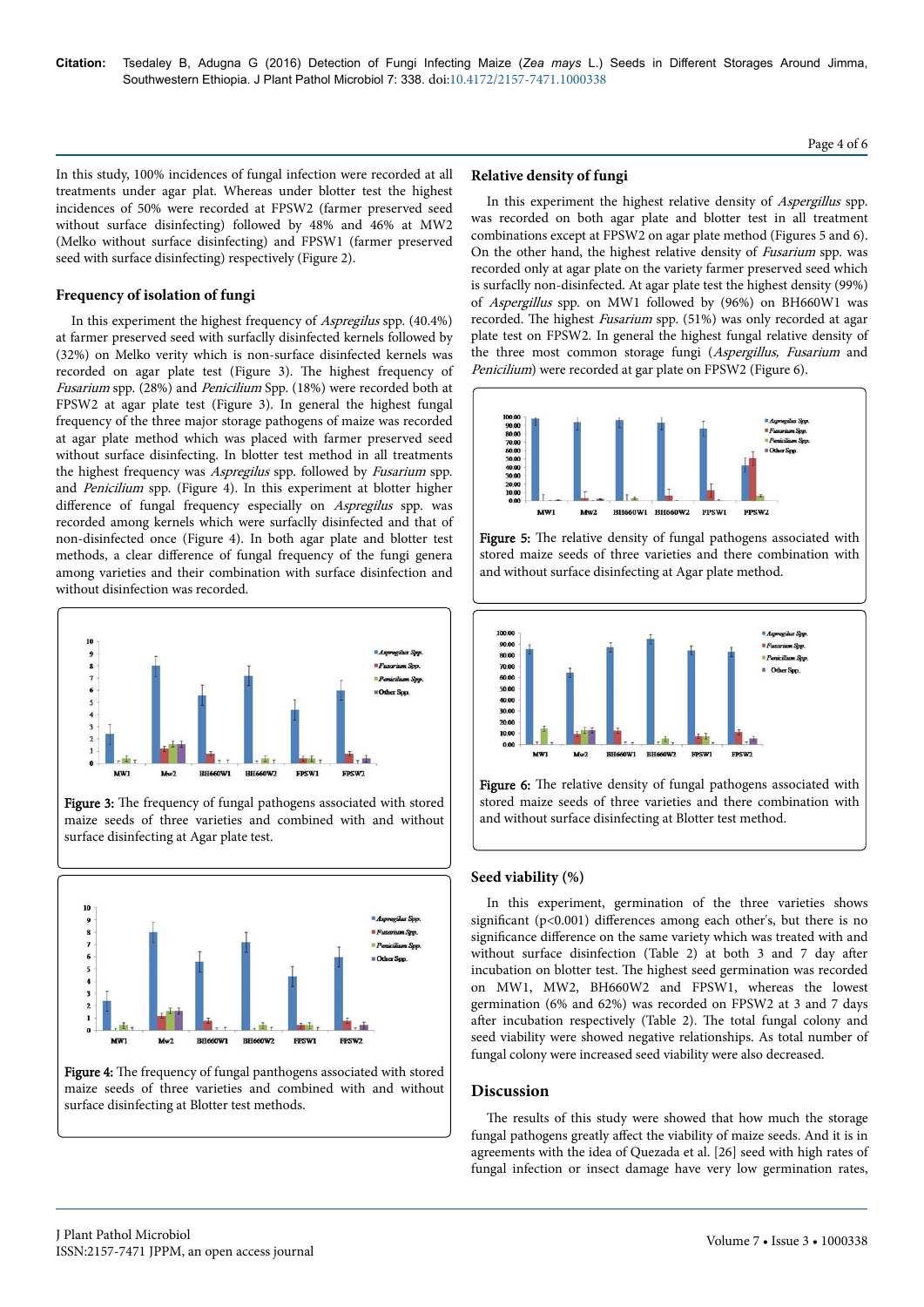which can be as low as 28% of original potential. Нe results of this study are in agreement with [7] which is in Ethiopia various grain mold fungi including Fusarium, Penicillim, Aspergillus, and Nigropora spp. have been detected on maize samples collected from Hawassa, Areka, Billito, Shallo and Arsi-Negele. Нe populations of all the fungi were higher in samples collected from farmers' stores than in the samples collected from research and seed multiplication stores. Aspergillus and Fusarium were frequently isolated from stored maize seeds and Penicillim spp. were the second most frequent isolated fungal species. Wubet and Abate [18] also identified four Fusarium species associated with maize grain in Ethiopia.

| <b>Treatments</b> | Germination (%) of stored maize kernels on Blotter Test |                      |  |
|-------------------|---------------------------------------------------------|----------------------|--|
|                   | After 3 Days of Incubation                              | 7 Days of Incubation |  |
| MW <sub>1</sub>   | 48 <sup>a</sup>                                         | 84 <sup>ab</sup>     |  |
| MW <sub>2</sub>   | 42 <sup>a</sup>                                         | 88ª                  |  |
| <b>BH660W1</b>    | 18 <sup>b</sup>                                         | 76 <sup>b</sup>      |  |
| <b>BH660W2</b>    | 18 <sup>b</sup>                                         | $84^{ab}$            |  |
| FPSW1             | 12 <sub>pc</sub>                                        | 80 <sup>ab</sup>     |  |
| FPSW <sub>2</sub> | 6 <sup>c</sup>                                          | 62 <sup>c</sup>      |  |
| Mean              | 24                                                      | 79                   |  |
| LSD(0.05)         | 6.8                                                     | 9.48                 |  |
| CV(%)             | 11.6                                                    | 5.7                  |  |

Table 2: Germination percentage of three maize varieties and their combinations with and without surface disinfecting at 3 and 7 days after incubation on blotter test. MW1=Melko with surface disinfecting; MW2=Melko without surface disinfecting; BH660W1=BH660 variety with surface disinfecting; BH660W2=BH660 variety without surface disinfecting; FPSW1=Farmer preserved seed with surface disinfecting; FPSW2=Farmer preserved seed without surface disinfecting; LSD=Least Significant Difference; CV=Coefficient of Variation; Values following by the same letter within the column or row are not significantly different at 0.05 probability level.

The present study were identified three major genera of fungi that associated with stored maize seed in Jimma, southwestern Ethiopia. Our result agree with Orsi et al. [11] and Samson [27] reports, which are the major genera commonly encountered on maize grain in tropical regions are Fusarium, Aspergillus and Penicillium. The development of these fungi can be affected by moisture content of the product [13], temperature, storage time and degree of fungal contamination prior to storage, insect and mite activity facilitate fungi dissemination [8]. During storage, several kinds of fungi can remain associated to corn seeds either causing their deterioration or simply remain viable to infect germinating seedling. Нe fungi genera typically found in stored grains are Aspergillus, Penicillium, Fusarium and some xerophytic species, several of them with capabilities of producing toxins [12]. Aspergillus, Fusarium, Penicillium and Cladosporium are the predominant fungal genera associated with grain in storage [28]. A. flavus can infect maize pre- and post-harvest and an increase in aflatoxin content can occur if the phases of drying and storage are poorly managed [29]. Several phytopathogenic species of Fusarium are found to be associated with maize including F. verticillioides, F. proliferatum, F. graminearum and F. anthophilum [30,31].

Page 5 of 6

Fungi from five genera (Aspergillus, Fusarium, Penicillium, Alternaria and Calviceps) are responsible for the production of the great majority of the mycotoxins that are of agricultural relevance [32]. The losses caused by seed fungi may occur during seed development, storage or germination. Damage may result from loss of seed viability or from seedling infection following germination [33]. Fusarium, Aspergillus and Penicillium were the most common genera isolated from maize seed samples collected around Shashemene and Alemaya [34-36]. The researchers found three toxic species of *Fusarium* (*F.* moniliforme,  $F.$  subglutinans, and  $F.$  graminearum) to be highly associated with maize samples. A previous survey by Abate [37] also indicated that Fusarium was the most common genus in maize grain samples. Therefore, farther studies are needed for identification of the major storage fungal pathogens that greatly affect viability of maize seeds and their management options.

# **Conclusion**

All maize seeds collected from different storage structures are highly infested with a number of fungal seed borne pathogens and this can affect germination capacity of the seed. Seed selection is useful in improving seed germination and reducing the seed borne spectrum of most pathogens of maize. Aspergillus spp. are the most dominant storage fungi followed by *Fusarium* spp. were isolated in this study. These fungi are important accurate detections and identifications along with viability tests before supplying seeds to farmers are crucial in order to develop an appropriate management strategies. In Ethiopia there is a great gap of experiments on stored maize seed pathogens. So, giving attentions to these pathogens may play a vital role in the country's development and transformation strategy.

# **Acknowledgement**

We would like to express our grateful thank to the Jimma Agricultural Research Center, the Jimma Zone Farmers Cooperative Union and the farmer who lives around Jimma town for their seed supply. We are also thankful to the Jimma University College of Agriculture and Veterinary Medicine, Plant Pathology Laboratory for material and consumable supplies.

# **References**

- 1. Kyenpia EO, Namo, OAT, Gikyu SW, Ifenkwe OP (2009) A comparative study of the biochemical composition of some varieties of maize (Zea mays) grown in Nigeria. Nigeria Journal of Botany 22: 291-296.
- 2. International Institute for Tropical Agriculture (IITA) (2005) Annual report 3: 20-32.
- 3. [Ortiz R, Taba S, Chavez VH, Tovar M, Mezzalama Y, et al. \(2010\)](https://dl.sciencesocieties.org/publications/cs/abstracts/50/1/13) [Conserving and Enhancing Maize Genetic Resources as Global Public](https://dl.sciencesocieties.org/publications/cs/abstracts/50/1/13) [Goods– A Perspective from CIMMYT. Crop Science 50: 13-28.](https://dl.sciencesocieties.org/publications/cs/abstracts/50/1/13)
- 4. [Rosegrant MW, Msangi S, Ringler C, Sulser TB, Zhu T, et al. \(2008\)](https://www.researchgate.net/profile/Siwa_Msangi/publication/267995611_International_Model_for_Policy_Analysis_of_Agricultural_Commodities_and_Trade_(IMPACT)_Model_Description/links/550d6daa0cf2ac2905a6a384.pdf) [International Model for Policy Analysis of Agricultural Commodities and](https://www.researchgate.net/profile/Siwa_Msangi/publication/267995611_International_Model_for_Policy_Analysis_of_Agricultural_Commodities_and_Trade_(IMPACT)_Model_Description/links/550d6daa0cf2ac2905a6a384.pdf) [Trade \(IMPACT\): Model Description. International Food Policy Research](https://www.researchgate.net/profile/Siwa_Msangi/publication/267995611_International_Model_for_Policy_Analysis_of_Agricultural_Commodities_and_Trade_(IMPACT)_Model_Description/links/550d6daa0cf2ac2905a6a384.pdf) [Institute Washington DC.](https://www.researchgate.net/profile/Siwa_Msangi/publication/267995611_International_Model_for_Policy_Analysis_of_Agricultural_Commodities_and_Trade_(IMPACT)_Model_Description/links/550d6daa0cf2ac2905a6a384.pdf)
- 5. Central Statistical Agency (CSA) (2015) Нe Federal Democratic Republic of Ethiopia Agricultural Sample Survey 2014/2015 (2007 E.C.).Volume I, Report on Area and Production of Major Crops(Private Peasant Holdings, Meher Season).
- 6. [Carlos DL \(1984\) Maize disease. A guide for](http://repository.cimmyt.org/handle/10883/3707) field identification [CIMMYT.](http://repository.cimmyt.org/handle/10883/3707)
- 7. Tegegne G, Abebe F, Hussien T, Tilahun T, Belete E, et al. (2009) Review of Maize, Sorghum and Millet Pathology Research. In: "Increasing Crop Production through Improved Plant Protection-Volume II." (A. Tadesse.